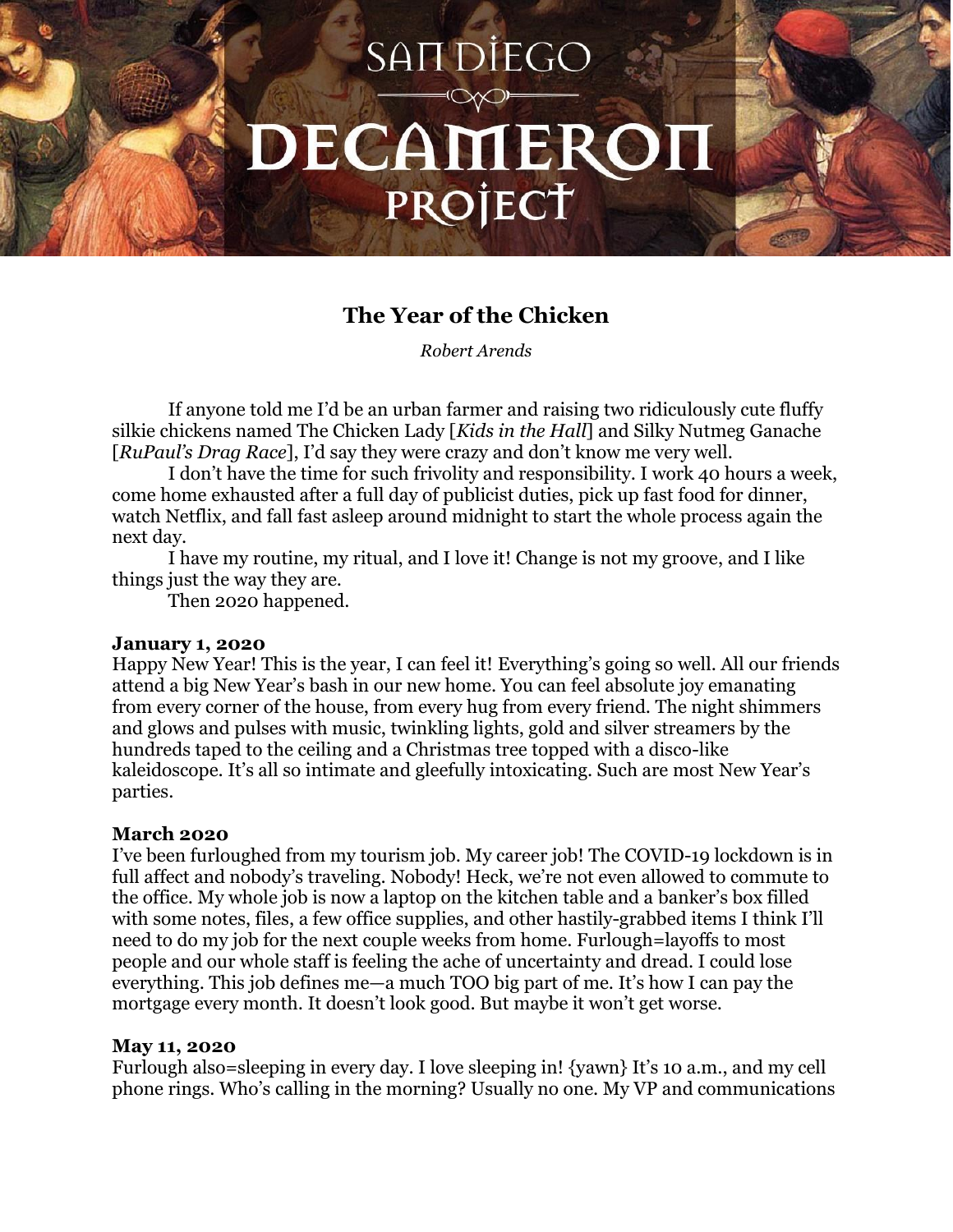director are on the line delivering bad news: I've been laid off. I get a severance. Cool. I have to clean out my office tomorrow. Not so cool. Nine years of my career fit into three banker's boxes. I'm tearful and literally shaking driving to the office that one last time. I see my good friend Jacqueline also cleaning out her cubicle. We can't tell if the other is smiling or frowning through our masks. But our eyes meet across the empty office and say everything that needs to be said.

#### **June 23, 2020**

Born date. Every chick hatched at this Lakeside farm gets a born date. Today is and will always be our two silkie chicks' birthday. Their names are The Chicken Lady (Lady, for short) and Silky Nutmeg Ganache (aka Nutmeg). Lady is a blue silkie with grayish/white feathers, and Nutmeg is a golden brown-colored buff. I know nothing about raising chickens. My partner Milo had chickens in the Philippines. Tells me they follow you around like a dog and are actually pretty smart. We'll see. When he asked me last week "Hey, what do you think about getting a couple of chickens?" I said, "Sure, why not?" I didn't even think twice. Yes, emphatically yes! Lady and Nutmeg peep sweetly, nervously the whole way home. I think—I know—they miss their mama. They fit in the palm of our hand. So small and defenseless. We set up a box in the living room with a heat lamp and wood shavings to keep them warm and safe for the next 12 weeks.

#### **July 11, 2020**

We're watching TV after dinner. It's not too late, maybe 9-ish. Lady and Nutmeg are bigger, fluffier now, nestled in a corner of their box, trilling. Trilling! Softly, pleasantly trilling like those Star Trek tribbles or a cat happily purring on a window sill. We laugh together at this strange beautiful sound coming from the box. They're actually singing each other to sleep. It's one of the strangest, most comforting sounds I've ever heard. I keep applying, but still haven't landed a new job . . . Is this why people have comfort pets?

# **August 4, 2020**

They're calling it a second wave. I didn't know we were done with the first. We still wear masks—everywhere. Our lives are like a dystopian episode of *Black Mirror.* I'm over it, fatigued, miss my friends, but finally receiving unemployment benefits after months of bureaucratic nonsense. Our home is a refuge; for Lady and Nutmeg too. They're still in the house, but in a big spacious cage. I'm sweet on Nutmeg. She talked to me when I held her this morning, saying "Bup, bup, bup, baaahhhh!" The first three sounds are low and the last one is just a smidge octave higher. I learn it's chicken-speak for "I know you and like you. You're part of my flock." We're family now. Love these chickens!

# **September 7, 2020**

The coop arrived today from Amazon. It's Lady and Nutmeg's graduation day to the backyard. They excitedly flap their wings like they can fly, running to and fro pecking at the dirt. We hang netting over the yard to protect them from hawks and the big bad world. The virus is virulent; the death toll nears 200,000.

Watched the final presidential debate tonight. Definitely more civil, even watchable. Biden warns we're going into a "dark winter." {sigh} Didn't think it would get worse.